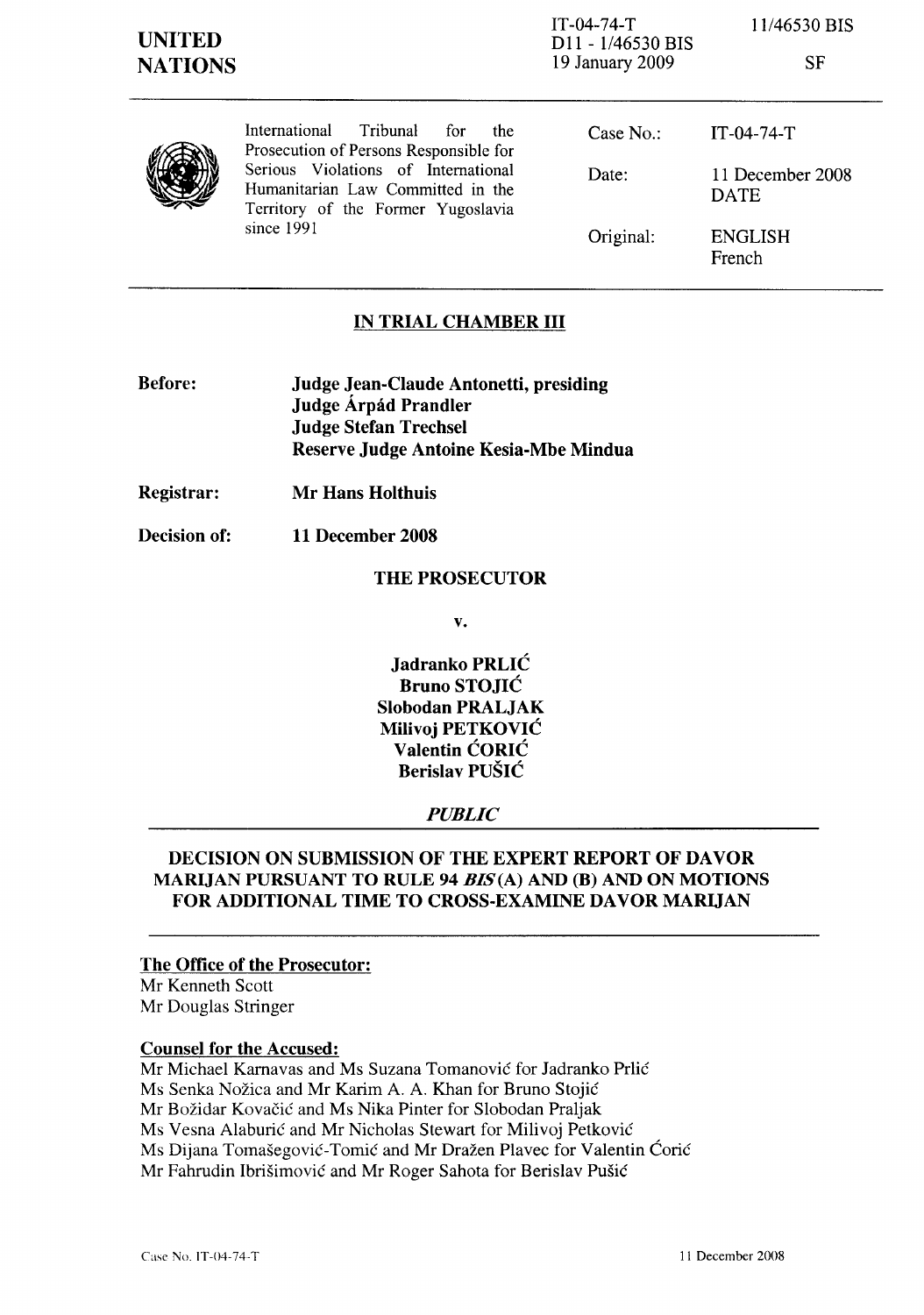**TRIAL CHAMBER III** ("Chamber") of the International Tribunal for the Prosecution of Persons Responsible for Serious Violations of International Humanitarian Law Committed in the Territory of the Former Yugoslavia since 1991 ("Tribunal"),

SEIZED of the submission of the expert report of Davor Marijan (Bruno Stojić's Submission of the Expert Report of Dr Davor Marijan with Confidential Annexes A and B), filed partially confidentially by Counsel for Bruno Stojić ("Stojić Defence") on 27 October 2008 ("Submission"),

**NOTING** the expert report by Davor Marijan attached in confidential annex to the Submission ("Expert Report"),

**NOTING** the addendum to the Submission (Confidential Addendum to Bruno Stojić's Submission of the Expert Report of Dr Davor Marijan with Confidential Annexes A and B), filed partially confidentially by the Stojić Defence on 27 October 2008, in which it submits the *curriculum vitae* of Davor Marijan,

NOTING the notice by Slobodan Praljak in response to the Submission (Slobodan Praljak's Notice of Intent to Cross-Examine Jadranko Prlić's Expert Witness Milan Cvikl, Jadranko Prlić's Expert Witness Svetlana Radovanović, and Bruno Stojić's Expert Witness Dr Davor Marijan), filed by Counsel for Slobodan Praljak ("Praljak Defence") on 6 November 2008 ("Praljak Notice"); the notice by Valentin Ćorić in response to the Submission (Valentin Coric's Notice pursuant to Rule 94 bis (B) to Cross-Examine Bruno Stojić's Expert Witness Dr Davor Marijan), filed by Counsel for the Accused Valentin Ćorić ("Ćorić Defence") on 13 November 2008 ("Ćorić Notice"); the notice by Jadranko Prlić in response to the Submission (Jadranko Prlić's Notice pursuant to Rule 94 bis (B) to Cross-Examine Stojić Defence Expert Davor Marijan), filed by Counsel for the Accused Jadranko Prlić ("Prlić Defence") on 13 November 2008 ("Prlić Notice"); and finally the notice by Milivoj Petković in response to the Submission (Notice by Milivoj Petković in relation to the Stojić Defence Expert Witness Davor Marijan), filed by Counsel for Milivoj Petković ("Petković Defence") on 14 November 2008 ("Petković Notice"), in which the Praljak, Corić, Prlić and Petković Defence request to be able to cross-examine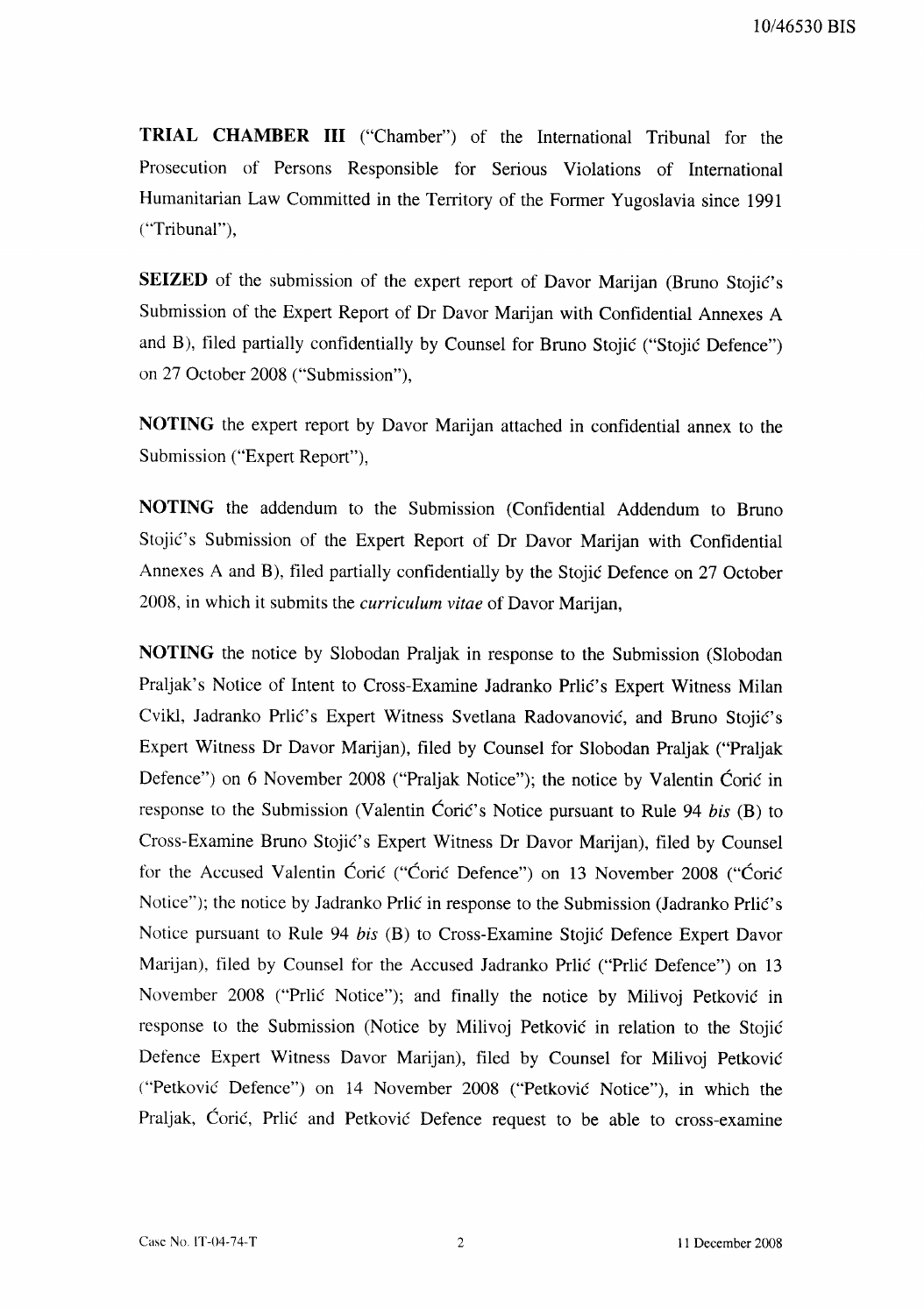9/46530 BIS

Witness Davor Marijan pursuant to Rule 94 bis (B) of the Rules of Procedure and Evidence ("Rules"),

NOTING the witness schedule filed by the Stojić Defence on 19 November 2008 ("Stojić Schedule") in which it is indicated that the Stojić Defence plans to examine Witness Davor Marijan as of 19 January 2009 for four hours,<sup>1</sup>

NOTING the notice from the Office of the Prosecutor ("Prosecution") pursuant to Rule 94 bis (B) of the Rules (Prosecution's Notice pursuant to Rule 94 bis (B) regarding Accused Stojić's Expert Witness Davor Marijan), filed by the Prosecution on 25 November 2008 ("Prosecution Notice"), in which the Prosecution indicates that it would like to cross-examine the expert witness Davor Marijan,

SEIZED of the Motion of Milivoj Petković for a Fair Allocation of Sufficient Time (Being 4 hours) for his Defence to Cross-Examine the Expert Witness Davor Marijan Scheduled to Be Called by the Defence for Bruno Stojić, filed by the Petković Defence on 26 November 2008 ("Petković Motion for Additional Time"), in which the Petković Defence requests it be allocated four hours to cross-examine Witness Davor Marijan,

NOTING the email sent on 2 December 2008 by the Chamber's legal officer to the Defence teams on behalf of the Chamber asking them whether they intended to file a response to the Petković Motion for Additional Time and, if so, to file it before 5 December 2008.

SEIZED of Jadranko Prlić's Motion for Additional Time to Cross-Examine Stojić Defence Expert Davor Marijan, filed by the Prlic Defence on 3 December 2008 ("Prlić Motion for Additional Time"), in which the Prlić Defence requests that it be allocated 105 minutes to cross-examine Witness Davor Marijan,

SEIZED of Valentin Ćorić's Motion for Allocation of Time to Cross-Examine Stojić Expert Witness Davor Marijan, filed by the Ćorić Defence on 4 December 2008 ("Coric Motion for Additional Time"), in which the Coric Defence requests at least four hours to be able to cross-examine Witness Davor Marijan,

<sup>&</sup>lt;sup>1</sup> Schedule of the Stojić Defence witnesses sent by email to the Chamber and to the Parties on 19 November 2008.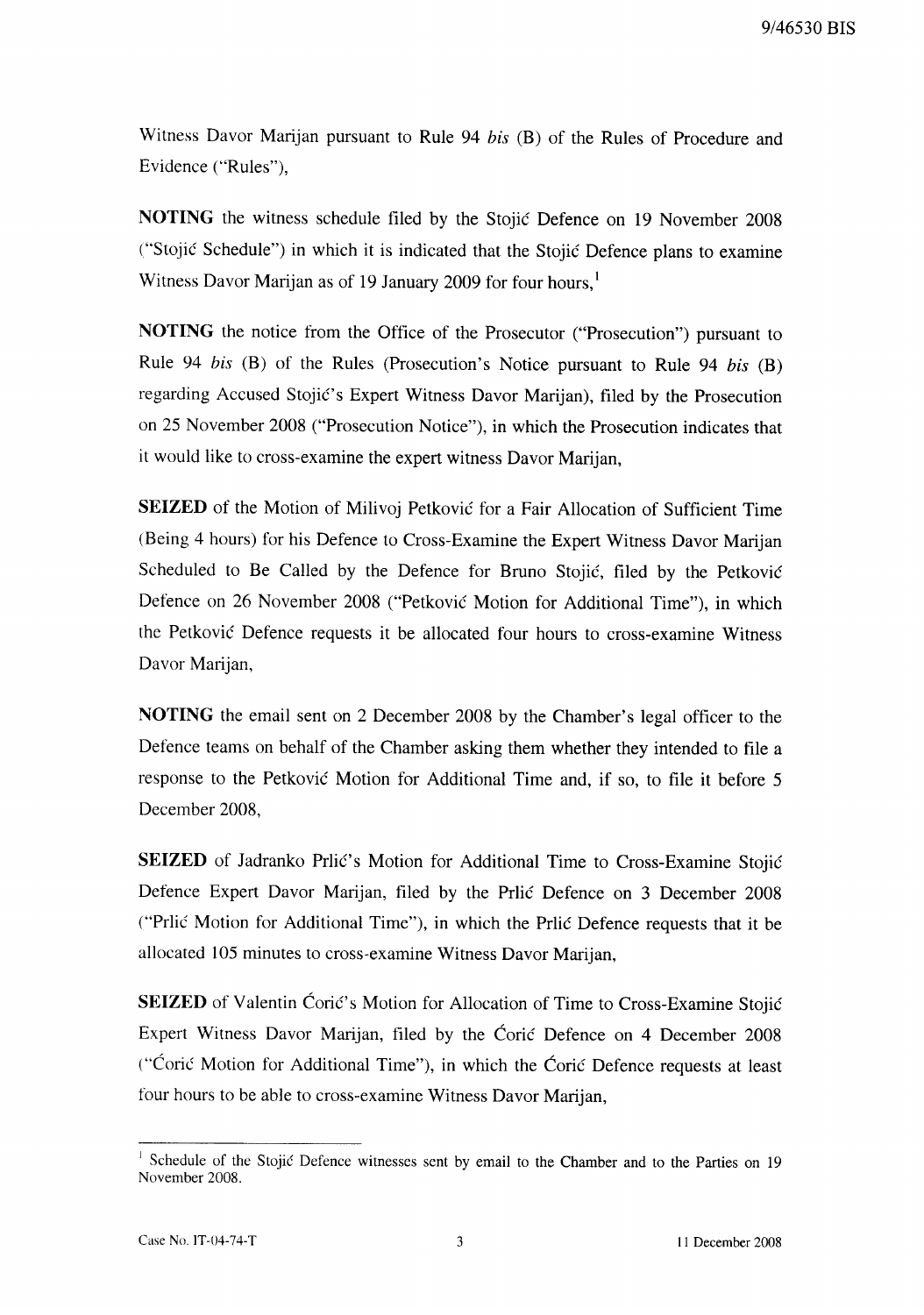NOTING Bruno Stojić's Response to Prlić, Petković and Ćorić Motions for Additional Time to Cross-Examine Stojić Defence Expert Davor Marijan, filed by the Stojić Defence on 5 December 2008 in response to the Petković, Prlić and Ćorić Motions for Additional Time ("Stojić Response"), in which the Stojić Defence objects to the motions.

NOTING the Prosecution Response to Accused Pektović Motion for Fair Allocation of Sufficient Time to Cross-Examine the Expert Witness Davor Marijan, filed by the Prosecution on 5 December 2008 ("Prosecution Response"), in which the Prosecution, in principle, does not object to the Petković Request for Additional Time provided that (1) the cross-examination of Davor Marijan is actually considered to be a direct examination and the Chamber orders the Petković Defence to put only open-ended questions within this scope, (2) the Chamber orders the Petković Defence to provide a complete summary pursuant to Rule 65 *ter* (G) of the Rules, (3) the Chamber orders the Petković Defence to disclose to the Prosecution, 30 days in advance, the documents that the Petković Defence intends to introduce by means of the examination, and (4) that the Prosecution is allocated additional time equal to the direct examination of the Petković Defence; and in the alternative, should the Chamber not grant the above-cited conditions, the Prosecution requests the postponement of its cross-examination of Witness Davor Marijan in order to have time to prepare it, $^{2}$ 

CONSIDERING first that the Chamber decides to join its examination of the Submission, the Petković Motion for Additional Time, the Prilic Motion for Additional Time and the Coric Motion for Additional Time, since all of these submissions deal with the testimony of Witness Davor Marijan,

CONSIDERING that Counsel for Berislav Pušić did not file a notice informing the Chamber of their intention to cross-examine Witness Davor Marijan,

**CONSIDERING** that in support of their respective Notices, the Praljak, Coric, Prlic and Petković Defence confine themselves to informing the Chamber that they wish to cross-examine Davor Marijan and do not indicate whether they accept the Expert

<sup>&</sup>lt;sup>2</sup> Prosecution Response, para. 14.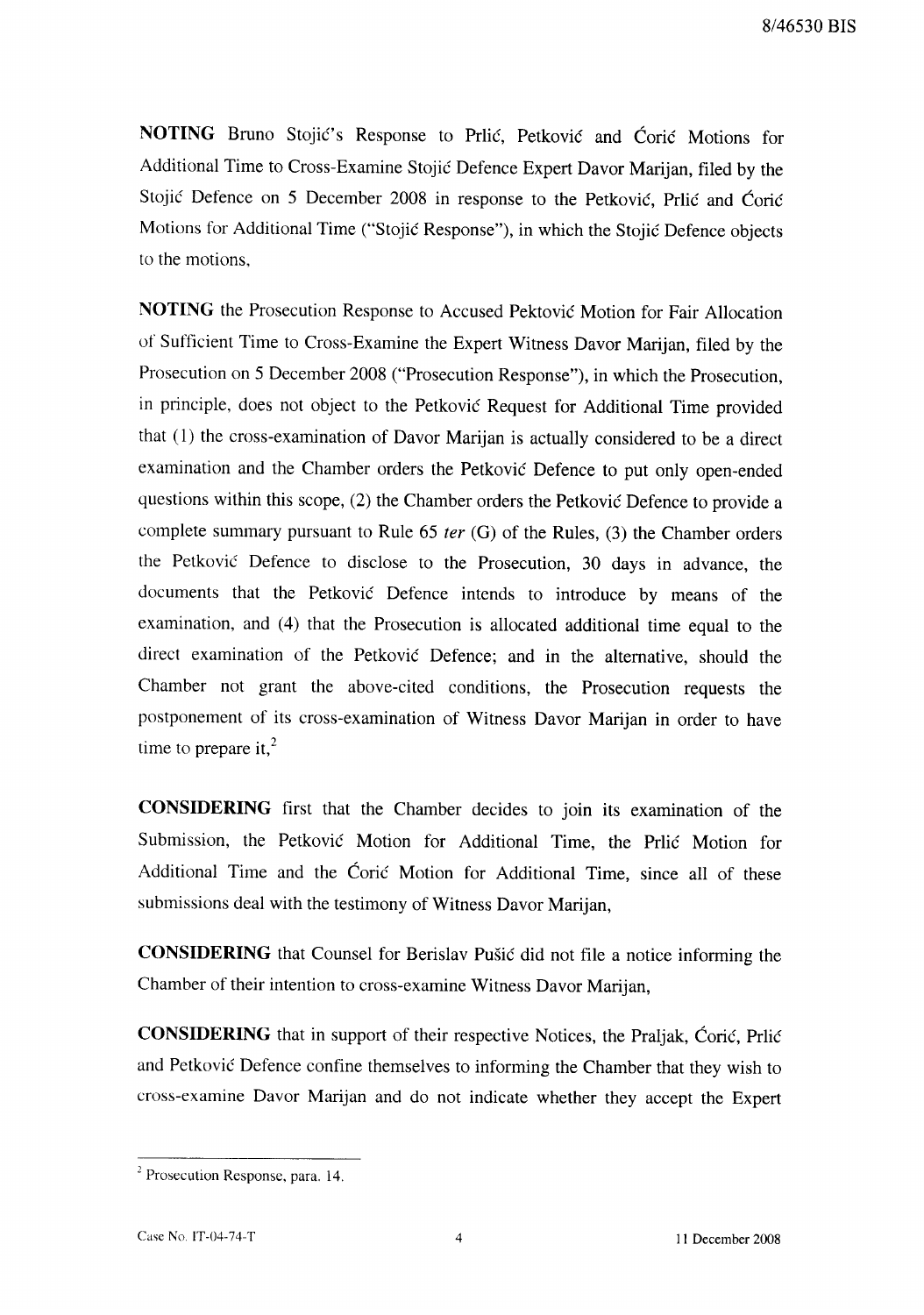7/46530 BIS

Report and/or challenge Davor Marijan's expert status and/or challenge the relevance of the Expert Report,<sup>3</sup>

CONSIDERING that in support of its Notice, the Prosecution maintains that the Expert Report is marred by errors and that it raises substantial issues,<sup>4</sup> but does not give an opinion on the expert status of Witness Dvor Marijan,

**CONSIDERING** that after examining the Expert Report and professional qualifications of Davor Marijan, the Chamber finds that Davor Marijan is, prima facie, authorised to testify as an expert on the matters set out in his report, in particular on aspects relevant to the creation, the organisation and the activities of the Defence Department of the Croatian Community of Herceg-Bosna,

**CONSIDERING** that pursuant to the requests formulated in the Notices of the Prosecution and the Praljak, Petković, Ćorić and Prlić Defence, the Chamber considers that Davor Marijan should testify in person before the Tribunal to answer questions by the Stojić Defence, within the scope of direct examination, and by the Prlić, Praljak, Petković and Ćorić Defence, and by the Prosecution within the scope of cross-examination.

CONSIDERING that owing to this fact, Witness Davor Marijan is authorised to appear as an expert and that the Stojić Defence will have four hours to conducts its direct examination and its possible re-examination,

**CONSIDERING** that it is in light of the testimony of expert witness Davor Marijan, before this Tribunal, that the Chamber will evaluate the relevance and probative value of the Expert Report, and will rule on its admission,

**CONSIDERING** that the Chamber will now examine the allocation of time available for the cross-examination of Witness Davor Marijan, who is called to testify before the Chamber from 19 to 22 January 2009,

**CONSIDERING** that the Chamber will first turn its attention to the admissibility of the Prlić and Ćorić Motions for Additional Time,

<sup>&</sup>lt;sup>3</sup> Praljak Notice, para. 3; Ćorić Notice, para. 1; Prlić Notice, para. 1; Petković Notice, para. 2.

<sup>&</sup>lt;sup>4</sup> Prosecution Notice, para. 2.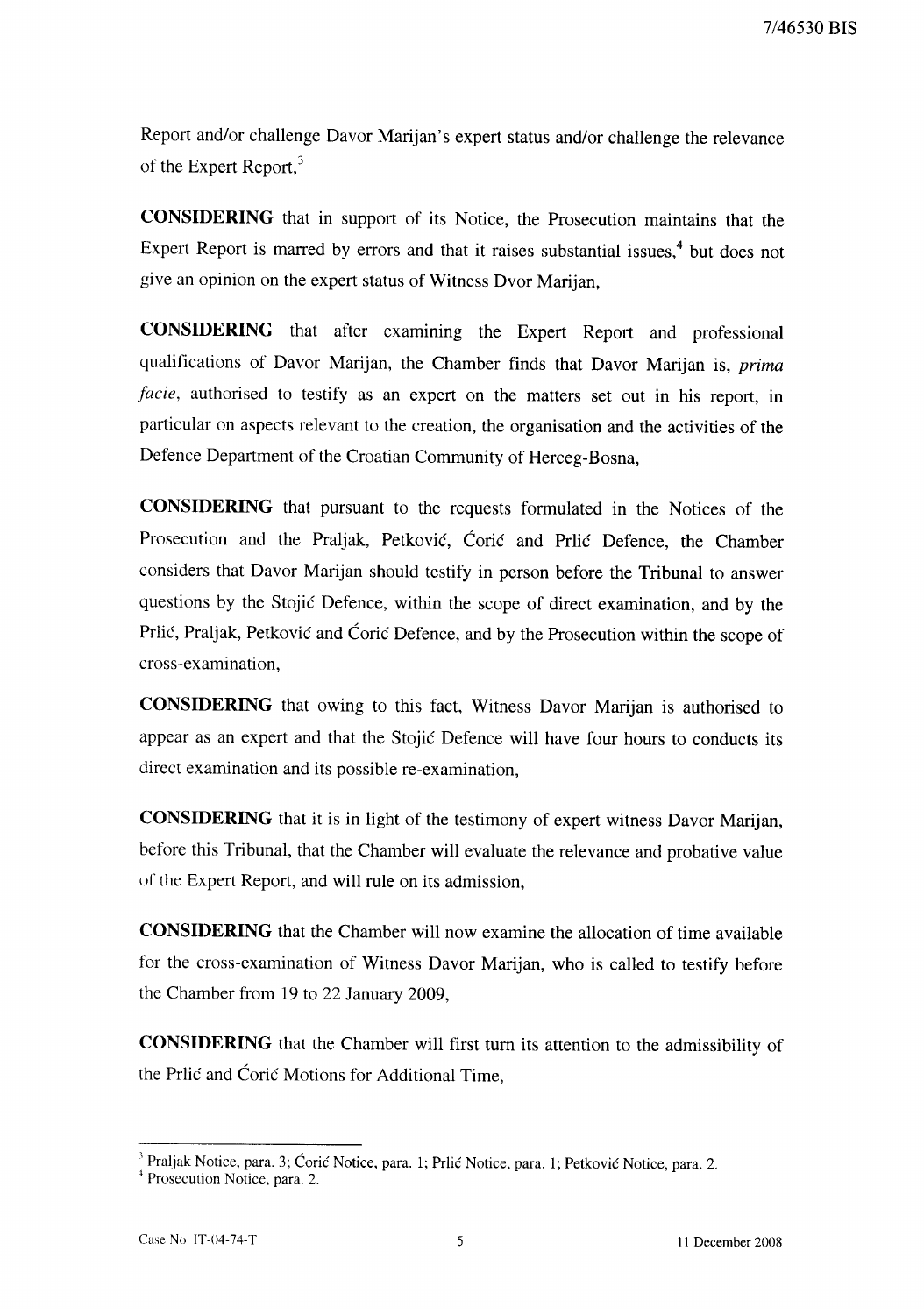**CONSIDERING** that the Chamber notes that the Prilo and Corio Motions for Additional Time were not introduced within the deadline of seven days from the filing of the Stojić Schedule, pursuant to paragraph 16 of guideline 5 in the Decision Adopting Guidelines for the Presentation of Defence Evidence rendered by the Chamber on 24 April 2008 ("Decision of 24 April 2008"),<sup>5</sup>

CONSIDERING that in support of the Prlić Motion for Additional Time, the Prlić Defence merely indicates to the Chamber that its motion was introduced well in advance of Witness Davor Marijan's testimony,<sup>6</sup>

CONSIDERING that in order to minimise its failure to respect the set deadline, the Prlić Defence puts forward the argument that the Chamber allegedly already granted the Prosecution additional time to conduct its cross-examination of witnesses Svetlana Radovanović and Neven Tomić, even though, as it claims, requests for additional time were filed outside the deadline prescribed in paragraph 16 of guideline 5 in the Decision of 24 April 2008, $^7$ 

CONSIDERING that the Chamber notes that, in the case of Witness Svetlana Radovanović, contrary to what the Prlić Defence maintains, the Prosecution had formulated its request for additional time within seven days of the filing of the Prlić Defence monthly schedule, *i.e.* within the set deadline,<sup>8</sup>

**CONSIDERING** furthermore that in the case of Witness Neven Tomic, the Chamber granted the Prosecution's motion for additional time to finish its cross-examination owing to the fact that the Prlić Defence was granted additional time to re-examine the witness, pursuant to paragraphs 13 and 14 of guideline 5 in the Decision of 24 April  $2008.<sup>9</sup>$ 

**CONSIDERING** that the example of Witness Radovanović therefore does not cover the same case in point,

<sup>&</sup>lt;sup>5</sup> The monthly schedule for the Stojić Defence witnesses was filed on 19 November 2008, while the Prlić and Ćorić Motions for Additional Time were filed on 3 and 4 December 2008, respectively. <sup>6</sup> Prlić Motion for Additional Time, para. 2.

Prlić Motion for Additional Time, para. 2.

<sup>&</sup>lt;sup>8</sup> Order on Modalities of the Testimony of Expert Witness Svetlana Radovanović, 21 November 2008.

<sup>&</sup>lt;sup>9</sup> Oral Decision of 13 November 2008, transcript in French, pp. 34559-34561.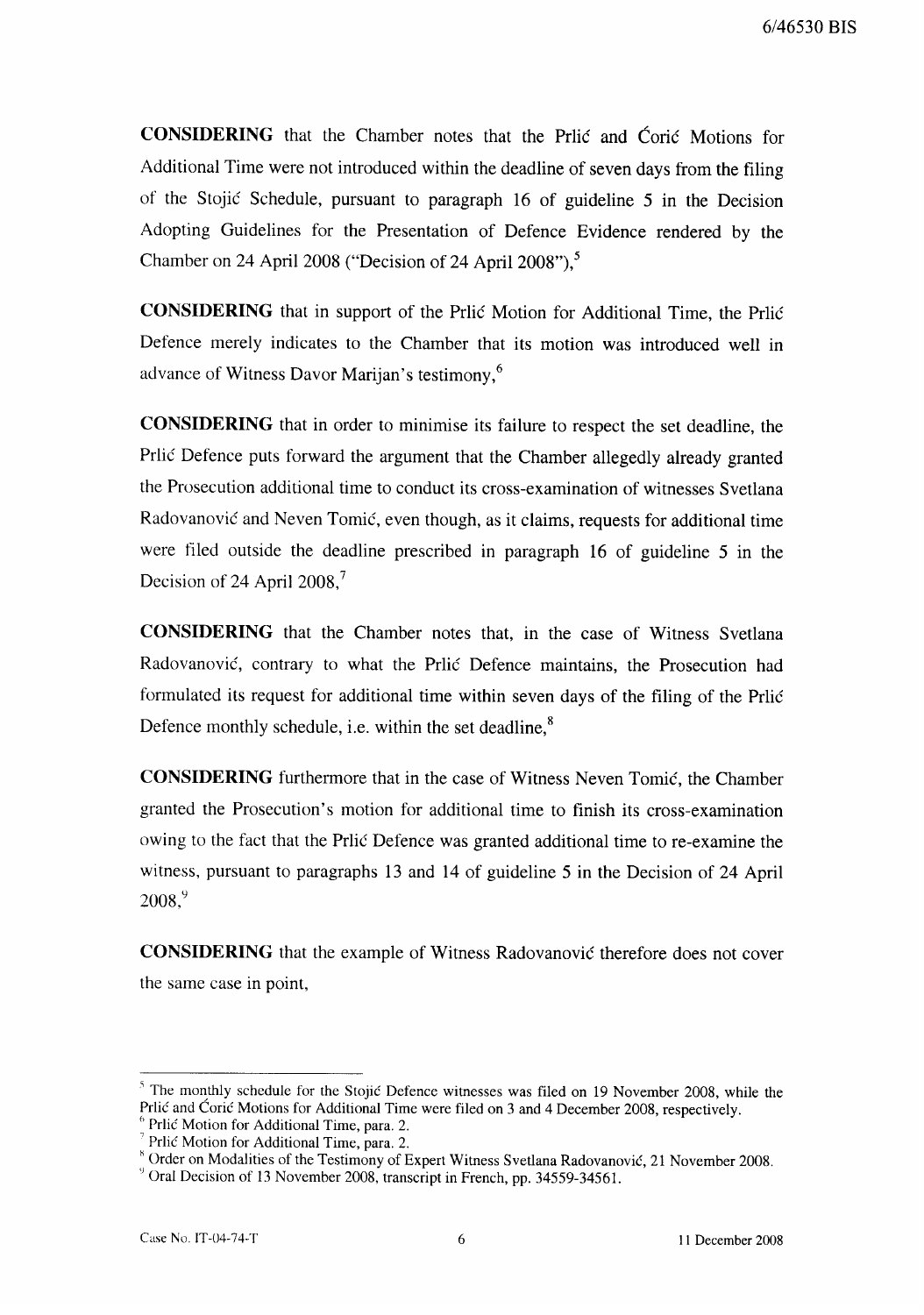CONSIDERING that neither the Prlić Defence nor the Ćorić Defence justify the belated filing of their respective motions,

**CONSIDERING** that since the Expert Report was disclosed to the Parties on 27 October 2008, the Chamber finds that the Priic and Coric Defence had sufficient time from the filing of the Stojić Schedule, i.e. 19 November 2008, to file a motion for additional time within the deadline prescribed by article 16 of guideline 5 in the Decision of 24 April  $2008$ ,<sup>10</sup>

**CONSIDERING** that for the reasons set out above, the Chamber denies the Prlic Motion for Additional Time and the Coric Motion for Additional Time owing to their inadmissibility,

**CONSIDERING** next that in support of the Petković Motion for Additional Time, the Petković Defence maintains that (1) the Expert Report contains almost 60 pages and more than 300 references to documents, and covers a large number of subjects,<sup>11</sup> (2) although Witness Davor Marijan is not a joint witness, it intends to cross-examine Davor Marijan primarily through non-leading questions so that the answers to these questions may be attributed greater weight,  $^{12}$  (3) the Petković Defence does not often ask to be granted additional time to cross-examine witnesses presented by other Parties,<sup>13</sup> and finally (4) refusing to grant it sufficient time to cross-examine Davor Marijan would contravene the rights of Milivoj Petković as enshrined in Article 21 of the Tribunal Statute and Rule 82 (A) of the Rules,  $^{14}$ 

**CONSIDERING** that in support of the Stojić Response, the Stojić Defence argues in particular that allocating the additional time requested by the Petković, Prlić and Ćorić Defence as a whole would create a precedent likely to adversely affect the effectual use of time and resources for the remainder of the proceedings,<sup>15</sup>

**CONSIDERING** that in support of its Response, the Prosecution submits in particular that owing to the nature of the subjects covered by the Expert Report,

<sup>&</sup>lt;sup>10</sup> The Stojić Defence monthly schedule was filed on 19 November 2008, while the Prlić and Ćorić Motions for Additional Time were filed on 3 and 4 December 2008, respectively.

Motion for Additional Time, para. 1.

<sup>&</sup>lt;sup>12</sup> Motion for Additional Time, para. 7.

<sup>&</sup>lt;sup>13</sup> Motion for Additional Time, para. 8.

<sup>&</sup>lt;sup>14</sup> Motion for Additinoal Time, para. 9.

<sup>&</sup>lt;sup>15</sup> Stojić Response, paras. 1-6.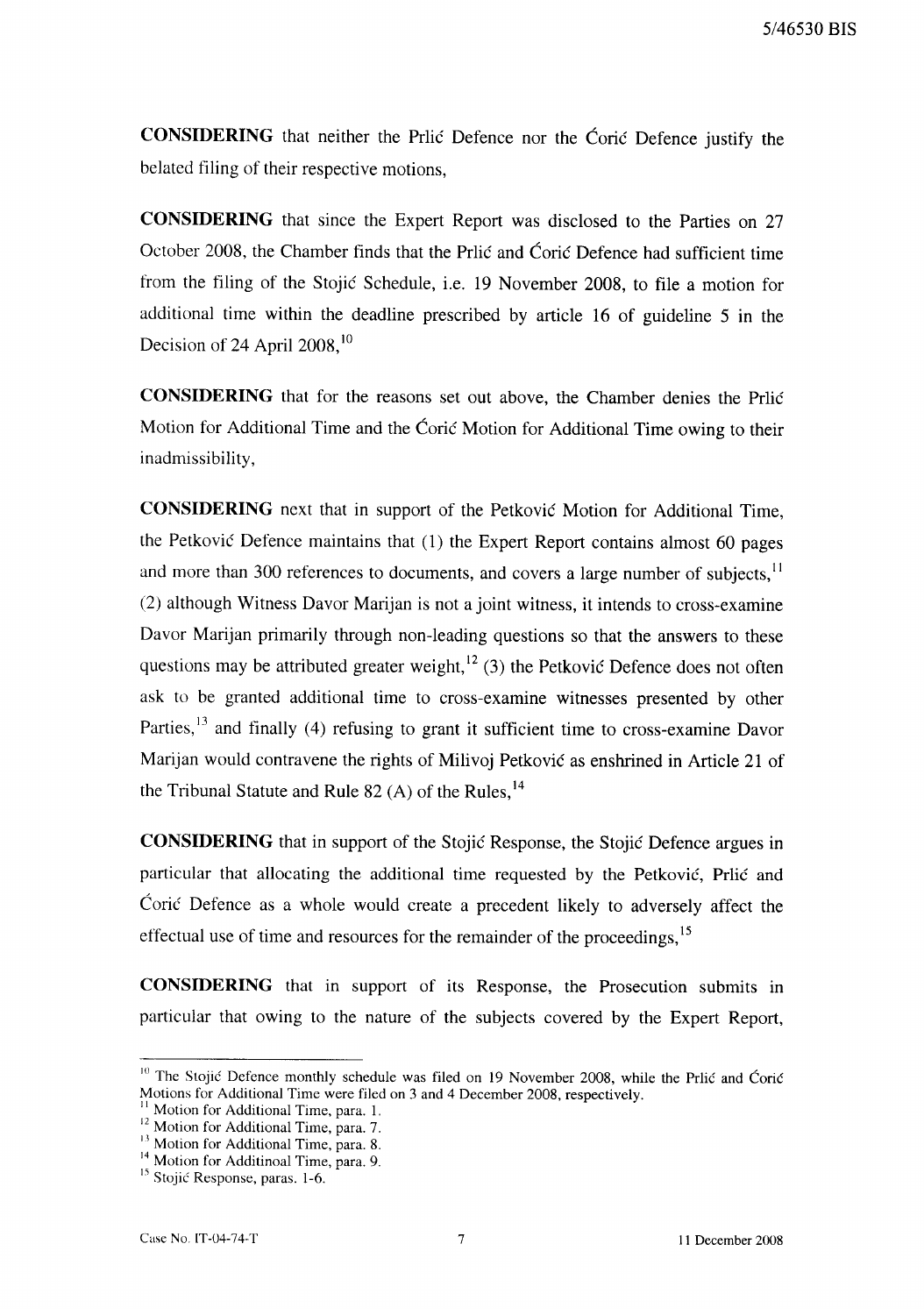Davor Marijan's testimony will be primarily in favour of the Petković Defence and that in reality he is a common witness through whom the Petković Defence will seek to continue the direct examination of the Stojić Defence.<sup>16</sup>

**CONSIDERING** that pursuant to the rules on allocating time for cross-examination by the Prosecution and the Defence teams set out in paragraphs 14 and 15 of guideline 5 in the Decision of 24 April 2008, the Prosecution has 100% of the time allocated for the direct examination while the Defence teams conducting cross-examination have a total of 50% of the time allocated for the direct examination,

**CONSIDERING** that pursuant to these rules, the Prosecution should have four hours to conduct its cross-examination of Witness Davor Marijan, while the Prlić, Prlajak, Petković and Ćorić Defence should in principle have a total of two hours to conduct their cross-examination of the witness.

CONSIDERING that with regard to the Petković Motion for Additional Time, the Chamber cannot follow the Petković Defence reasoning when it justifies the need for additional time by the fact that it intends to cross-examine Davor Marijan primarily by means of non-leading questions,

**CONSIDERING** that while the Petković Defence has the right to ask the witness open questions during the cross-examination, such a choice could not in consequence call into question the principle of dividing up the time of the cross-examination as set out in paragraph 15 of guideline 5 in the Decision of 24 April 2008,

**CONSIDERING** indeed that adopting a contrary reasoning would mean extending indefinitely the debate at the hearing and would contravene the right of the Accused to an expeditious and fair trial,

**CONSIDERING** furthermore that the choice of cross-examination by means of open, or non-leading, questions during the time requested by the Petković Defence would be justified if the Petković Defence had indicated to the Chamber that Witness Davor Marijan is a common witness,

<sup>&</sup>lt;sup>16</sup> Prosecution Response, paras. 1 and 3-10.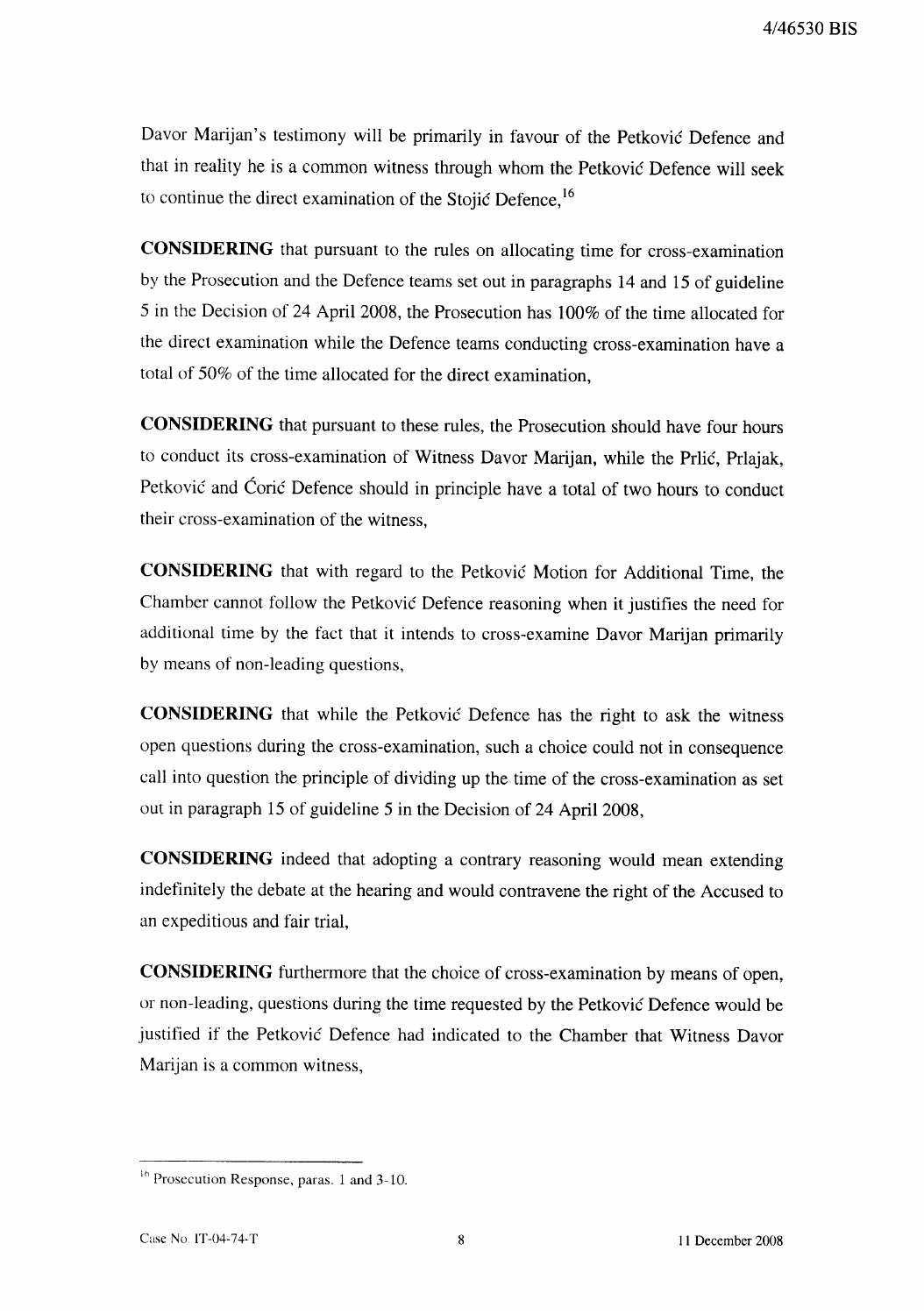**CONSIDERING** that since the Petković Defence clearly indicated to the Chamber that Davor Marijan is not a common witness,  $17$  the Petković Defence may not take advantage of rules, necessarily more beneficial, applicable to the time available to a party examining the witness it presented,<sup>18</sup>

**CONSIDERING** next that the Chamber is neither convinced by the Petković Defence argument that refusing to grant it sufficient time to cross-examine Davor Marijan would contravene the rights of Milivoj Petković enshrined in Article 21 of the Tribunal's Statute and Rule 82 (A) of the Rules,

**CONSIDERING** that the Chamber recalls that in response to a similar argument raised by the Petković Defence, the Appeals Chamber decided that guideline 5 in the Decision of 24 April 2008 set a basic framework for the proceedings, likely to be reviewed pursuant to paragraph 17 of the Decision of 24 April 2008 and that, consequently, with regard to the allocation of time at the hearing, the Chamber established a flexible approach that accords with the well-established practice of the Tribunal,<sup>19</sup>

**CONSIDERING** consequently that the sole question raised at present is whether, pursuant to paragraph 16 of guideline 5 in the Decision of 24 April 2008, the Petković Motion for Additional Time is justified with regard to the Expert Report and the subjects that it wishes to raise with Witness Davor Marijan,

**CONSIDERING** that in this case, the content of the Expert Report, in particular with regard to relations between the Defence Department and the HVO Main Staff, as well as the importance of the subjects that the Petković Defence wishes to raise in its cross-examination of Witness Davor Marijan, could justify granting a motion for additional time,

<sup>&</sup>lt;sup>17</sup> Petković Motion for Additional Time, para. 5; Petković Defence Notice pursuant to Trial Chamber's Ordonnance portant complément d'information des Listes 65 ter of 9 April 2008, filed confidentially on 14 April 2008.

<sup>&</sup>lt;sup>18</sup> See paragraph 13 of guideline 5 in the Decision of 24 April 2008.

<sup>&</sup>lt;sup>19</sup> The Prosecutor v. Prlić et al, Case No. IT-04-74-AR73.8, Decision on Petković's and Praljak's Appeals Against the Trial Chamber's Decision Adopting Guidelines for the Presentation of Defence Evidence, 18 July 2008, paras. 21 and 22.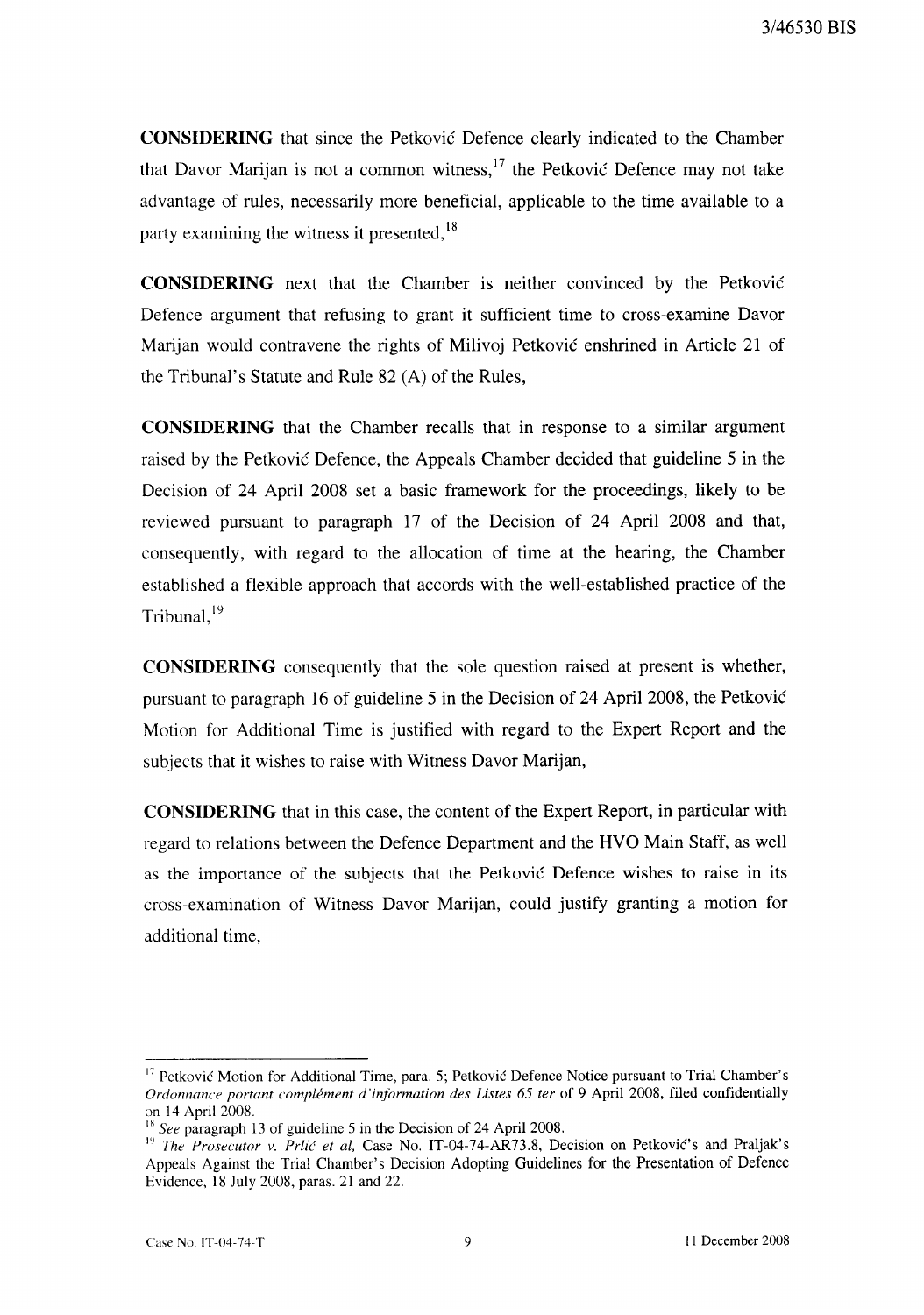**CONSIDERING** that the Chamber nevertheless finds that four hours is excessive and concludes that one hour thirty minutes is sufficient in this case to allow the Petković Defence to properly conduct its cross-examination,

**CONSIDERING** consequently that the Chamber partially grants the Petković Motion for Additional Time.

**CONSIDERING** that since the Chamber grants the Petković Motion for Additional Time only within a strict limit, there is no cause to examine the conditions requested by the Prosecution in its Response,

CONSIDERING that the Chamber decides, pursuant to paragraphs 14 and 15 of guideline 5 in the Decision of 24 April 2008, that the Prosecution will have four hours to cross-examine Witness Davor Marijan while the Prilic, Praljak and Coric Defence will have a total of one hour thirty minutes to cross-examine him,

## FOR THE FOREGOING REASONS,

**PURSUANT TO** Rules 90 (F) and 94 bis of the Rules,

**DECIDES** to join the examination of the Submission, the Petković Motion for Additional Time, the Price Motion for Additional Time and the Coric Motion for **Additional Time.** 

**DECIDES** that Davor Marijan will appear before the Chamber as an expert witness to be examined by the Parties and the Chamber,

**DECIDES** that the Stojić Defence will have four hours for the direct examination and possible re-examination of Witness Davor Marijan,

**DENIES** the Prilic Motion for Additional Time and the Coric Motion for Additional Time owing to their inadmissibility,

PARTIALLY GRANTS the Petković Motion for Additional Time and consequently authorises it to cross-examine Witness Davor Marijan for one hour thirty minutes, **AND**